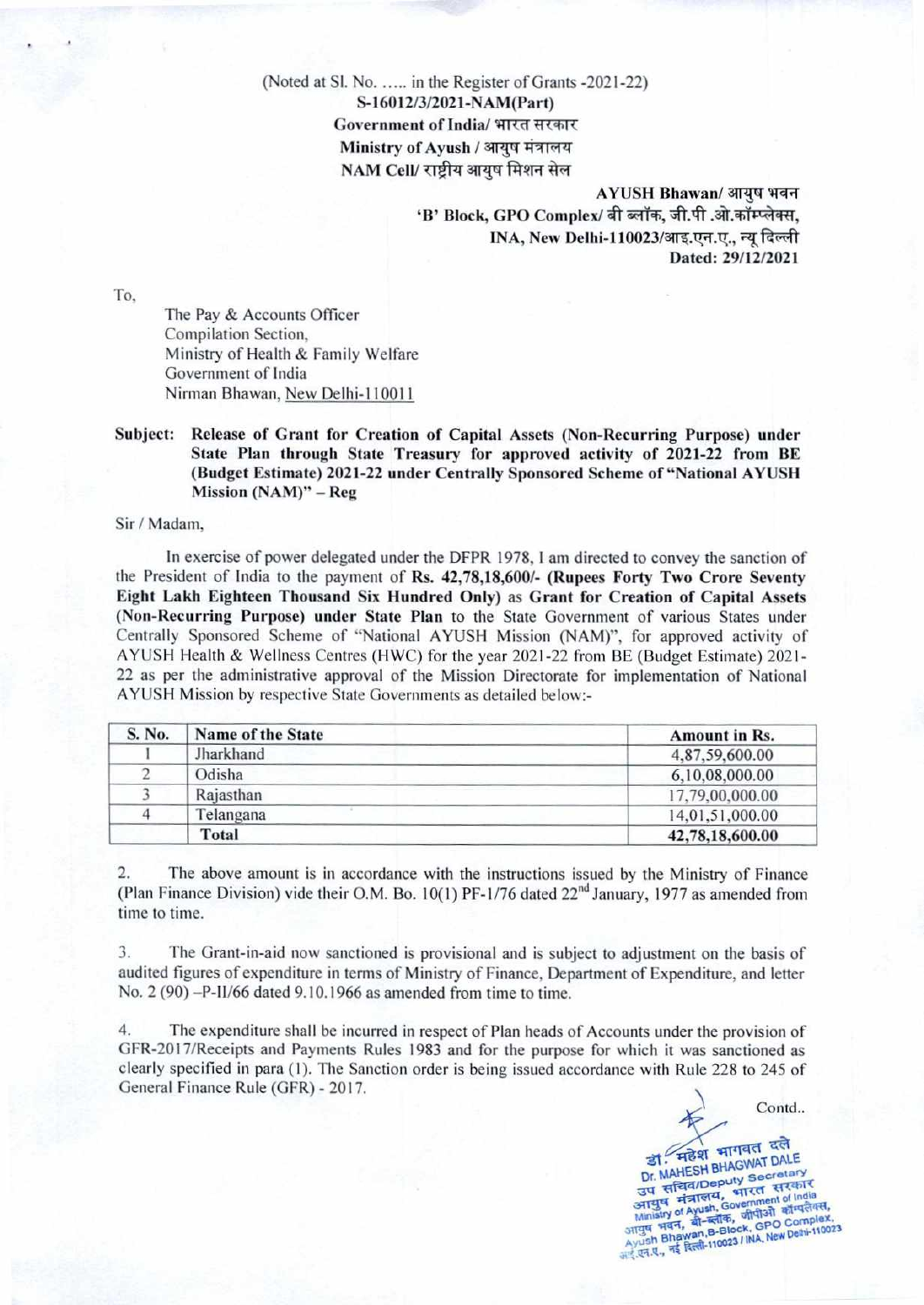**5. The State shall ensure that 40 % (other than Hilly State)** & **10** % (Hilly State) of their share based on release of funds by Govt. of India is credited to appropriate accounts.

6. As per guidelines of Department of Expenditure, Ministry of Finance, Govt. of India, issued vide O.M. no. 1(13)PFMS/FCD/2020 dated 23.03.2021, States/UTs may follow the procedure for release of funds under the Centrally Sponsored Schemes (CSS) and monitoring utilization of the funds released.

7. The Grant-in-aid shall be followed other terms and condition contained in GFR-2017 and the instructions issued by the Government of India, as amended from time to time. The State Government shall not make any changes in allocations or re-appropriations among different components / activities without approval of the Ministry of AYUSH, Government of India.

8. The **State Government** shall utilize the grants-in-aid in accordance with the Framework of Implementation and operational Guidelines of National AYUSH Mission and submit the actual Utilization Certificate of this grant within twelve months of the closure of the financial year in the **prescribed GFR 12- C format** along with the **audited statement of accounts, expenditure statement, Achievement-cum-Performance Report, Other relevant document as applicable & Statement of fund position, showing unspent balance, funds released as advance, interest earned on unspent balance as and when due** and Taxation shall be applicable as per Laws. State Government will be under obligation to update progress status to this Ministry periodically.

9. It is certified that the amount of grant sanctioned above is within the budget provision accepted for the purpose by the Ministry of Finance for the financial year 2021-22.

10. The accounts of the grantee States shall be open to inspection by the sanctioning authority and audit both by the CAG of India under the provision of CAG (DPC) act, 1971 and internal auditing of the O/o CCA of the ministry, whenever the institution or organization is called upon to do so.

11. The expenditure covered by this sanction will be met from the funds provided under Major Head 3601 — **Grants —in-aid to State Governments (Major Head); 06- Centrally Sponsored Scheme (Sub Major Head); 101- Central Assistance** / **Share (Minor Head); 05-National AYUSH Mission (NAM); 050235- Grant for Creation of Capital Assets (Non-Recurring Purpose)** in Demand No. 04— Ministry of AYUSH during 202 1-22 as detailed below:

| <b>Details of bills:-</b>                                                                 |                                                                                |                  |  |  |  |
|-------------------------------------------------------------------------------------------|--------------------------------------------------------------------------------|------------------|--|--|--|
| <b>Particulars</b>                                                                        | <b>Budget Head under</b><br><b>National AYUSH</b><br><b>Mission</b>            | Amount (in Rs.)  |  |  |  |
| <b>Total allotment in the Budget Estimate</b><br>2021-22                                  | 050235- Grant for                                                              | 192,80,00,000.00 |  |  |  |
| Net Amount of Bill                                                                        | <b>Creation of Capital</b><br><b>Assets (Non-</b><br><b>Recurring Purpose)</b> | 42,78,18,600.00  |  |  |  |
| Net Expenditure from 01 <sup>st</sup> April 2021 to till<br>date (Excluding Present Bill) |                                                                                | 42,50,82,920.00  |  |  |  |
| Balance after over the present bill                                                       |                                                                                |                  |  |  |  |

Contd..  $12.71$ 

डी. मुहेश भागवत २२१<br>Dr. MAHESH BHAGWAT DALE डी. महेश भागवत दले **34 Hida/Deputy Secretary** उप सामनगर Becretary<br>अायुब मंत्रालय, भारत सरकार<br>Ministry of Ayush, Government of India<br>आयुब भवन, बी-ब्लॉक, जीपीओ कॉम्पलेक्स, **All Strates Brown Branch**<br>Ayush Bhawan,B-Block, GPO Complex,<br>and *IFI, II*, **Tid Rifti-110023** / INA, New Delhi-110023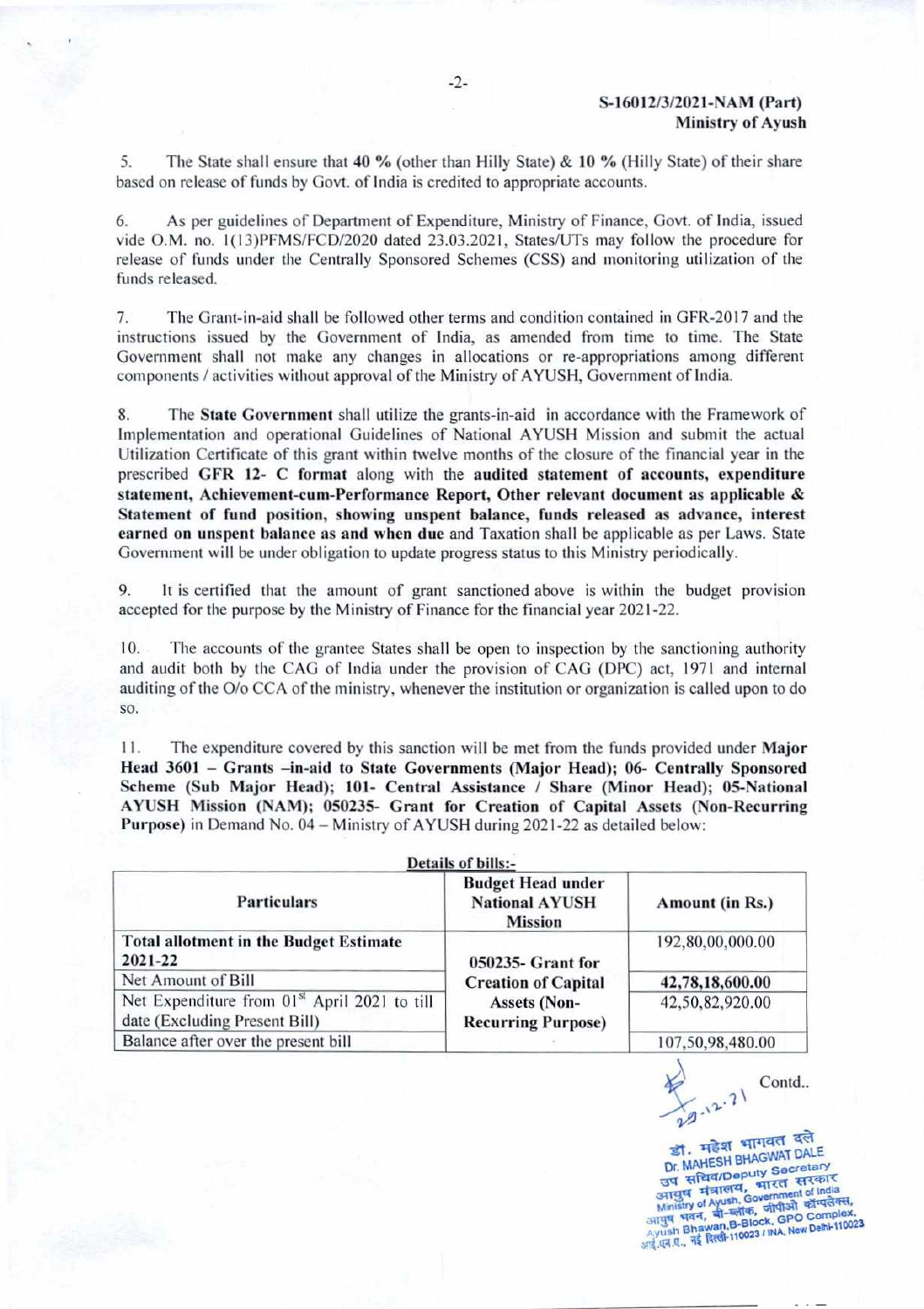### S**-16012/3/2021**-NAM **(Part) Ministry of Ayush**

12. This issues with the concurrence of Integrated Finance Division vide their IFD Concurrence No. C-428 **dated 29.12.2021.** 

Yours faithfully  $79.12.21$ 

**(Dr. Mahesh Bhagwat Dale) Deputy Secretary to the Goyt of Ladia** Dr. MAHESH BHAGWAT DALL उप सचिव/Deputy Secretary

# **Copy forwarded for information and necessary action to:-** Ministry of Ayush, Government of India

- I. The Pay & Accounts Officer (Sectt.), Ministry of Health & Family Welfare, Government of India, Nirman Bhawan, New Delhi-110011
- 2. Chief Secretary of concerned States.
- 3. Principal Secretary of concerned States.
- 4. Secretary, Revenue of concerned States.
- 5. Commssioner/ Mission Director (AYUSH) of concerned States.
- 6. NIT! Aayog (National Institution for Transforming India) (Health Division), Yojna Bhawan, North block, New Delhi
- 7. The Ministry of Finance (Plan Finance Division), Deprt. Of Economic Affairs, North Block, New Delhi
- 8. The Director General Audit, Central Revenues, IP Estate, New Delhi-I 10002
- 9. Integrated Finance Division (IFD), M/o health & Family Welfare, Nirman Bhawan, New Delhi.
- 10. Cash Section, Ministry of AYUSH, New Delhi -23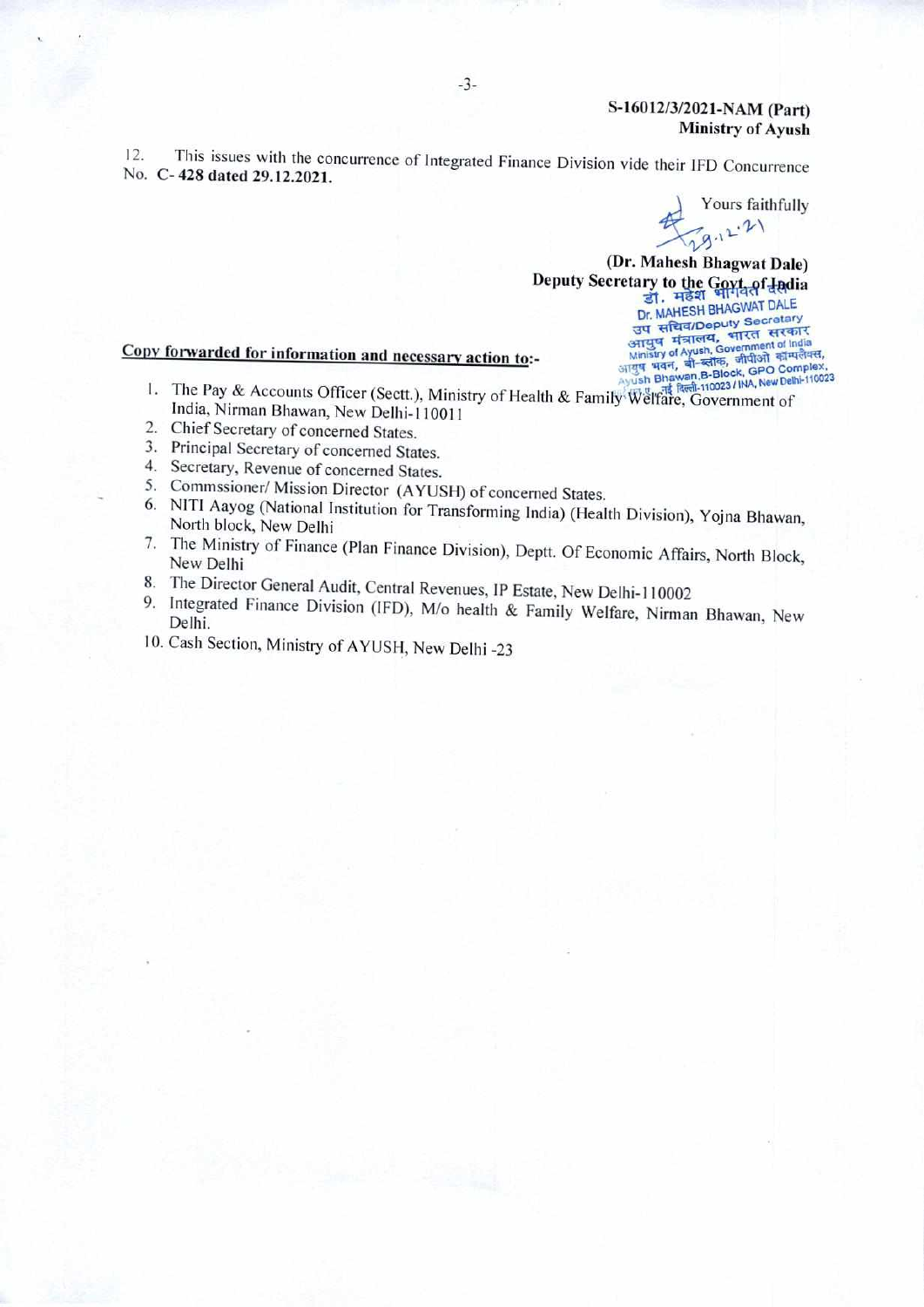### Status of Sanction :-

| S.<br>No. | <b>Particulars</b>                                                                                                                                                                                                                                               | <b>Remarks</b>                                                                                                                                                                                                                                                                                                                                                                                                                |  |
|-----------|------------------------------------------------------------------------------------------------------------------------------------------------------------------------------------------------------------------------------------------------------------------|-------------------------------------------------------------------------------------------------------------------------------------------------------------------------------------------------------------------------------------------------------------------------------------------------------------------------------------------------------------------------------------------------------------------------------|--|
| 1.        | The Sanction Order Should clearly Indicated                                                                                                                                                                                                                      | Yes / Sanction No.<br>S-16012/3/2021-NAM(Part)<br>dated 29/12/2021                                                                                                                                                                                                                                                                                                                                                            |  |
| 2.        | To Whom the Grant is to be released                                                                                                                                                                                                                              | State Treasury of State as per<br>Sanction Order                                                                                                                                                                                                                                                                                                                                                                              |  |
| 3.        | Purpose of the Grant                                                                                                                                                                                                                                             | As per approved State Annual<br>Action Plan (SAAP) under NAM<br>guidelines                                                                                                                                                                                                                                                                                                                                                    |  |
| 4.        | Nature: Recurring / Non-Recurring; Plan / Non<br>Plan                                                                                                                                                                                                            | Recurring-/ Non-Recurring; Plan                                                                                                                                                                                                                                                                                                                                                                                               |  |
| 5.        | Installment Number of the Grant, if applicable                                                                                                                                                                                                                   | Grant will be released subject to<br>the availability of fund.                                                                                                                                                                                                                                                                                                                                                                |  |
| 6.        | Progressive amount / previous installment released<br>under the same scheme to the same guarantee along<br>with the consolidated releases during a particular<br>financial year bringing out the clear picture of<br>release made in a year.                     | Not applicable.                                                                                                                                                                                                                                                                                                                                                                                                               |  |
| 7.        | Conditionalties                                                                                                                                                                                                                                                  | Mentioned in Sanction Order.                                                                                                                                                                                                                                                                                                                                                                                                  |  |
| 8.        | Utilization Certificate / SoE released as per pattern<br>of assistance by Finance Div.                                                                                                                                                                           | The State Government shall<br>the grants-in-aid<br>utilize<br>in<br>accordance with the Framework<br>of<br>Implementation<br>and<br>operational Guidelines<br>of<br>National AYUSH Mission and<br>submit the actual Utilization<br>Certificate of this grant within<br>twelve months of the closure of<br>the financial<br>the<br>year<br>in<br>prescribed GFR12 C format<br>along<br>with<br>other<br>relevant<br>documents. |  |
| 9.        | Every order sanctioning a grant shall indicate<br>whether it is recurring or non recurring and clearly<br>specify the object for which it is being given and<br>the general and special conditions, if any, attached<br>to the grant.                            | Mentioned in Sanction Order.                                                                                                                                                                                                                                                                                                                                                                                                  |  |
| 10.       | In the case of non -recurring grants for specified<br>objects, the order shall also specify the time limit<br>within which the grant or each installment is to be<br>spent.                                                                                      | Mentioned in Sanction Order.                                                                                                                                                                                                                                                                                                                                                                                                  |  |
| 11.       | In case of recurring grants where the unspent<br>balance is being adjusted in the subsequent<br>releases,<br>the sanction letter<br>should<br>clearly<br>mentioned such adjustments of unspent balance to<br>ensure that UCs are settled finally in PAO's books. | Not Applicable.                                                                                                                                                                                                                                                                                                                                                                                                               |  |

ड़ी. महेश भागवत दल<br>Dr. MAHESH BHAGWAT DALE **March Government of India**  $\frac{1}{2}$ भावन, yU भवन, बा-ब्लाफ, GPO Complex.<br>**B-Block, GPO Complex.**